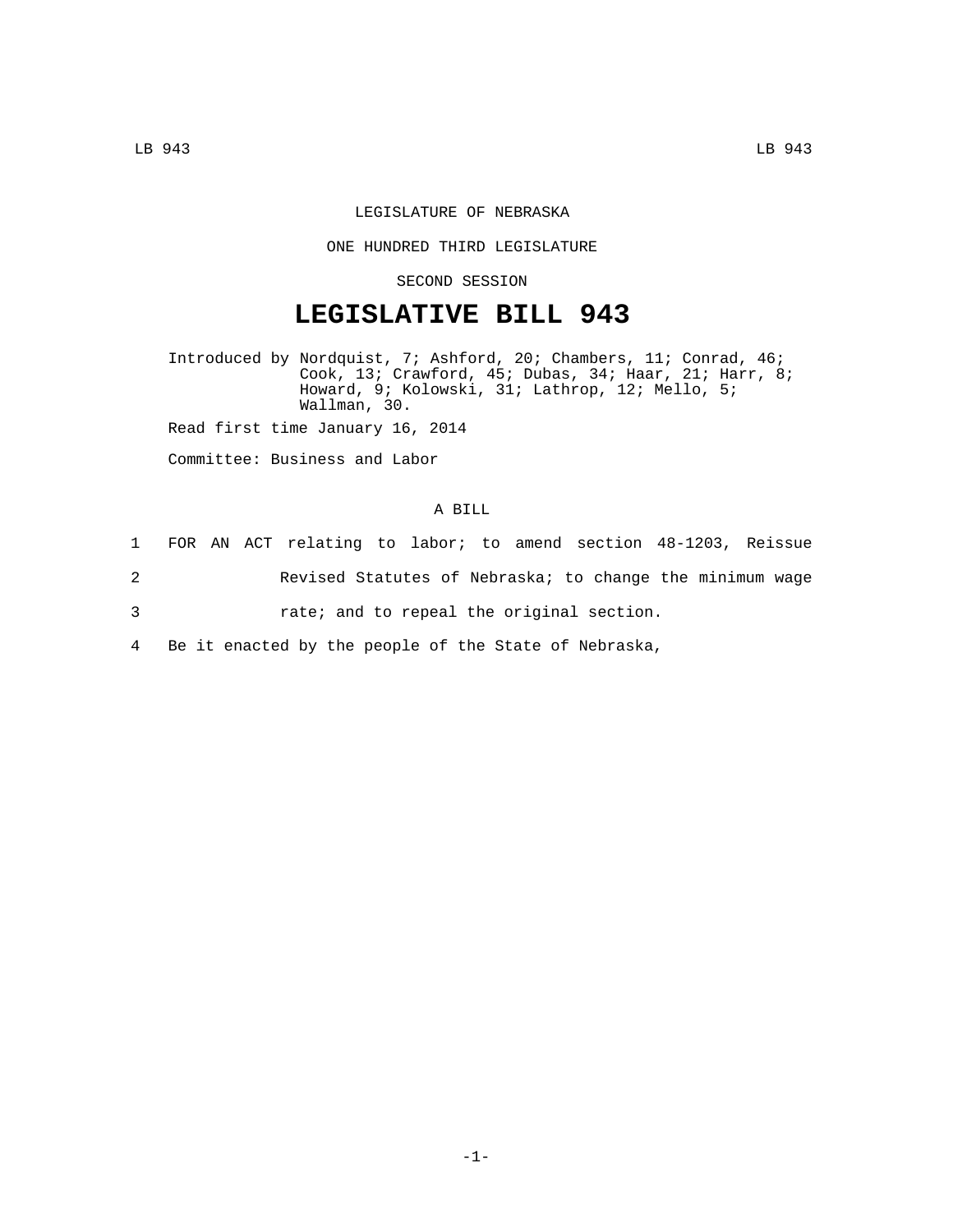| 1  | Section 1. Section 48-1203, Reissue Revised Statutes of              |
|----|----------------------------------------------------------------------|
| 2  | Nebraska, is amended to read:                                        |
| 3  | 48-1203 (1) Except as otherwise provided in this section             |
| 4  | and section 48-1203.01, every employer shall pay to each of his or   |
| 5  | her employees a minimum wage of:                                     |
| 6  | (a) Five dollars and fifteen cents per hour through July             |
| 7  | 23, 2007                                                             |
| 8  | (b) Five dollars and eighty-five cents per hour on and               |
| 9  | after July 24, 2007, through July 23, 2008;                          |
| 10 | (c) Six dollars and fifty-five cents per hour on and                 |
| 11 | after July 24, 2008, through July 23, 2009; and                      |
| 12 | (d) Seven dollars and twenty five cents per hour on and              |
| 13 | $after$ July 24, 2009.                                               |
| 14 | (a) Seven dollars and twenty-five cents per hour through             |
| 15 | December 31, 2014;                                                   |
| 16 | (b) Seven dollars and sixty-five cents per hour on and               |
| 17 | after January 1, 2015, through December 31, 2015;                    |
| 18 | (c) Eight dollars and thirty-five cents per hour on and              |
| 19 | after January 1, 2016, through December 31, 2016;                    |
| 20 | (d) Nine dollars per hour on and after January 1, 2017.              |
| 21 | (2) For persons compensated by way of gratuities such as             |
| 22 | waitresses, waiters, hotel bellhops, porters, and shoeshine persons, |
| 23 | the employer shall pay wages at the minimum rate of two dollars and  |
| 24 | thirteen cents per hour, plus all gratuities given to them for       |
| 25 | services rendered. The sum of wages and gratuities received by each  |